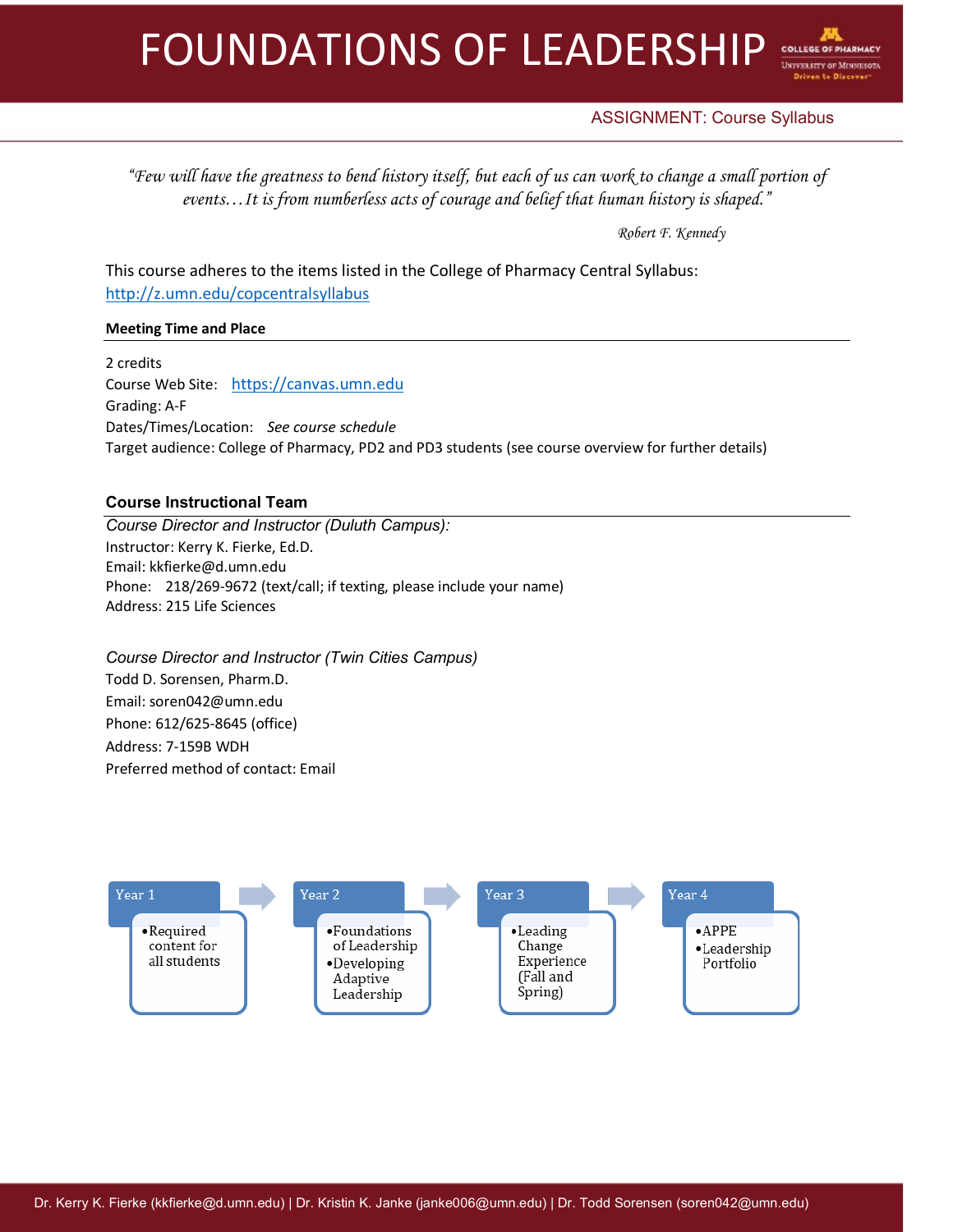# Overview of the Course *Course content:*

*Foundations of Leadership* (Phar 6937) is designed to build upon the leadership curriculum incorporated into the core classes of first year pharmacy students. The course is a pre-requisite for second year pharmacy students who are interested in continuing with the Leadership Emphasis Area (LEA), however it can also be taken as an elective class only. The class is sectioned into three distinct areas: 1) self as a leader, 2) effective leadership within teams, and 3) leadership theories related to creating organizational change.

# *Course format*:

*Weekly course sessions:* Class meets most weeks (see the course schedule for dates and topics) for two hours. Sessions are managed in a "workshop" format. Most sessions engage students in small group work and discussions, thus to optimize one's own learning and the learning that can occur in the classroom, attendance and active participation in the work of the day is expected. Readings and assignments will be associated with each of the learning units addressed in the course.

*Leadership Mini-Retreat/Community Building Event:* Students completing Phar 6939 in odd years attend an off-campus leadership retreat that combines organized learning activities and social/networking opportunities. Students enrolled in this course are expected to attend. Retreat content utilizes didactic, experiential and selfdirected learning activities to enable the participant to:

- Recognize the ability to lead regardless of position or title
- Examine their leadership story and the future impact to the profession
- Describe the need for a passionate commitment to excellence and professional service.
- Explain the power of relationship building and teamwork
- Recognize the value of and exercise skills in self-reflection

Students taking Phar 6937 in even years will participate in a half-day leadership community-building event. The design and content of this event will change for each offering, but will address the retreat objectives.

*PLS/CLHC Leadership Speaker Series (LSS):* Once the schedule of presenters for the semester is announced, attendance expectations will be set. The goals for your participation in these sessions are to:

- 1. Learn a variety of perspectives on leadership from leaders in pharmacy;
- 2. Formulate and communicate reactions to the presenter's experiences;
- 3. Identify the implications from what you've learned for your own leadership work.

We will debrief on the LSS discussions in class.

# **Prerequisites**

Successful completion of the leadership content in the University of Minnesota College of Pharmacy core curriculum, including leadership sessions from:

- Phar 6700: Becoming a Pharmacist
- Phar 6715: Career and Professional Foundations I
- Phar 6730: Career and Professional Foundations II

In particular, this course utilizes and builds upon StrengthsFinder from Becoming a Pharmacist and the 5 Practices of Exemplary Leadership in Professional Development I.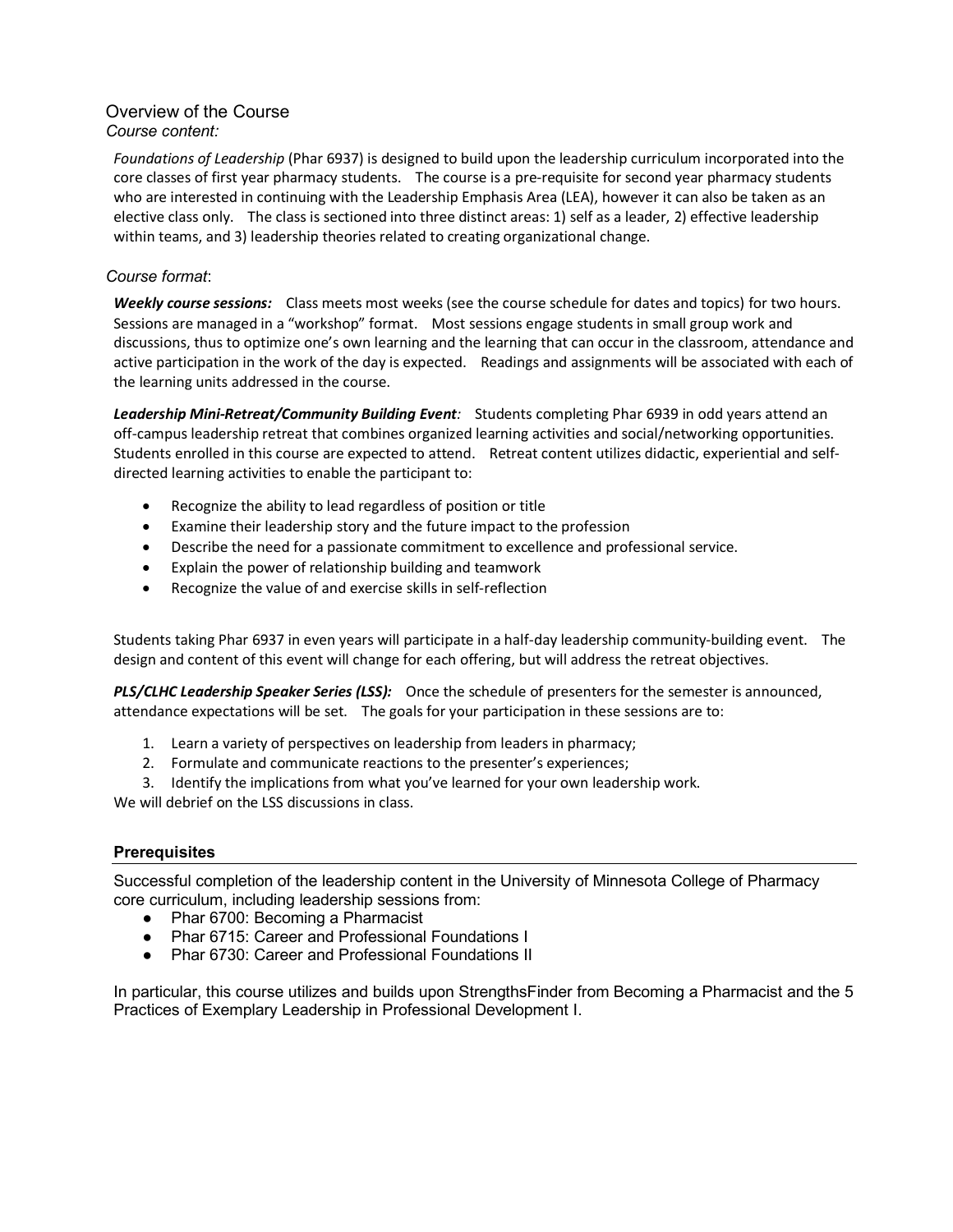# **Requirements**

*Course Materials: Required Books:*

- Arbinger Institute. *Leadership and Self-Deception: Getting Out of the Box*. San Francisco, CA: Berret-Koehler Publishers, 2010.
- Kotter, J. Rathgeber, H. *Our Iceberg Is Melting: Changing and Succeeding Under Any Conditions*. New York, NY: St. Martin's Press, 2005.

*In addition, the following book will be referred to in class, but is optional for those interested:*

• Covey SR. *The 7 Habits of Highly Effective People.* New York, NY: Simon & Schuster, 1989. (Note: The 2004 version is also acceptable.)

# *Computer/Technology Requirements:*

Check the course Canvas site regularly for current course information: http://canvas.umn.edu

# **Goals & Objectives**

The class is sectioned into three distinct areas: 1) self as a leader, 2) effective leadership within teams, and 3) leadership theories related to creating organizational change.

| Goal/Objective                                                                                                                                                                                                                                                                                                                                                                                                                     | <b>Applicable domains &amp;</b><br>competencies | <b>Scientific</b><br>foundations |
|------------------------------------------------------------------------------------------------------------------------------------------------------------------------------------------------------------------------------------------------------------------------------------------------------------------------------------------------------------------------------------------------------------------------------------|-------------------------------------------------|----------------------------------|
| Goal 1: Describe the roles of a leader, regardless of position or title, and<br>the influence of leaders<br>Objective 1: Describe the ability to influence change regardless of<br>position or title.                                                                                                                                                                                                                              | 4.1<br>5.0                                      | 5.3.1                            |
| Objective 2: Analyze and describe your leadership assets,<br>including personal strengths and foundational leadership<br>experiences.                                                                                                                                                                                                                                                                                              |                                                 |                                  |
| Goal 2: Identify available tools and resources to assist with self-<br>development, creating effective teams, and managing change within<br>organizations<br>Objective 3: Conduct personal self-assessments and target future,<br>individual leadership development efforts.<br>Objective 4: Apply concepts of team performance and conflict<br>management to current leadership work in order to create stronger<br>partnerships. | $4.0, 4.2 - 4.4, 4.6$<br>5.5                    | 5.3.2<br>5.3.3<br>5.3.4          |
| Objective 5: Apply knowledge of select leadership skills and<br>strategies, including change management, decision making, dialogue,<br>visioning, and resiliency.                                                                                                                                                                                                                                                                  |                                                 |                                  |
| Goal 3: Examine leadership theories and models and their value in the<br>work of a pharmacist/student pharmacist<br>Objective 6: Identify the various skills, traits, and values of recognized<br>leaders utilizing specific leadership theories/approaches (e.g. servant,<br>authentic, transformational, adaptive).                                                                                                              | 4.5                                             | 5.3.2                            |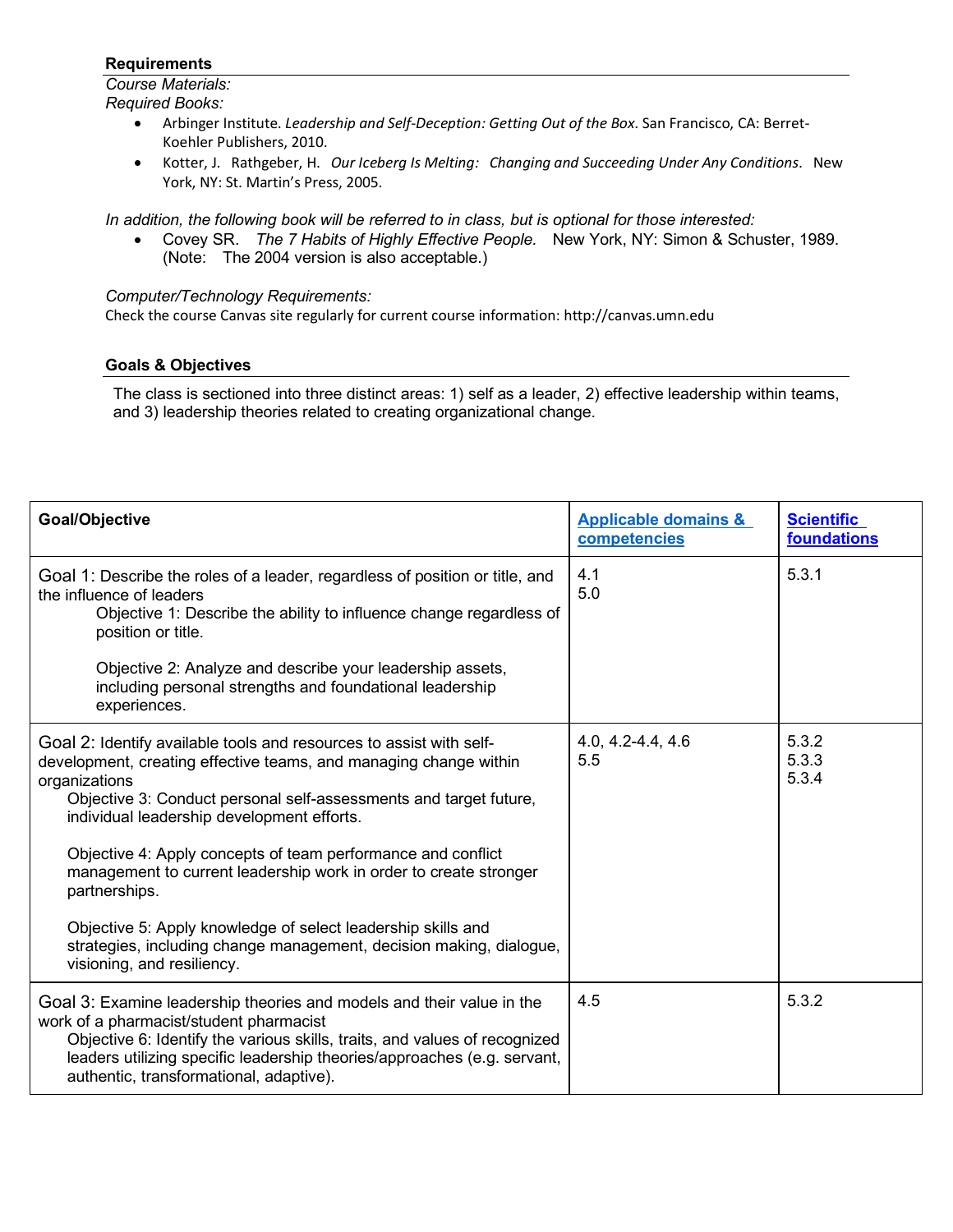#### **Course Policies**

*General Policies*

See **University of Minnesota and College of Pharmacy Policy Reference (Centralized Syllabus)** for additional UMN and CoP policies, e.g., Academic Freedom; Copyright; Course Evaluations; Disability Accommodations; FERPA, etc.

#### *Attendance*

Students are expected to attend every class for which they are registered. Students are expected to attend classes on the campus where they are enrolled. Attendance will be taken and will account for a portion of the student's grade. Any absence needs to be discussed with the course director. Make up work may be required.

#### **Assessment and Grading**

The focus of this course is primarily discovery, reflection and awareness building. Additionally, the learning opportunities experienced in this course will not mean the same for everyone – what is "taken away" from these activities will be unique to each individual. The assignments are designed to assist students with their own understanding of what they have learned and to apply these to their future career as a pharmacist. Your true and final "grade" cannot be assigned at the end of a semester or even prior to the date of your graduation.

#### *Ways to Meet Course Goals*

- Complete the assignments on time and participate fully in class discussions.
- Commit to giving full attention to the assigned readings. Think critically about the lesson's outlined in these readings, seek to connect these to your observations of how pharmacy is practiced in today's health care system, and reflect on your role bridging these over the course of your career. You will be provided with reading guides or classroom activities that will assist you in this work, but ultimately, meeting the course goals wills be based on level of time and effort you commit to these activities.
- Consider the material you are learning about in this course in other areas of your professional and personal life. The learning associated with this course should not be viewed as being restricted to formal activities facilitated by the course instructors. You should seek to filter many of your daily activities and observations through the lens developed from this course. How can you apply this learning to your internships? To your APPE experiences? How can you apply these principles to personal development in your personal life? As you begin to make these connections, make note of them and seek to share this with your peers and instructors for the benefit of all course participants.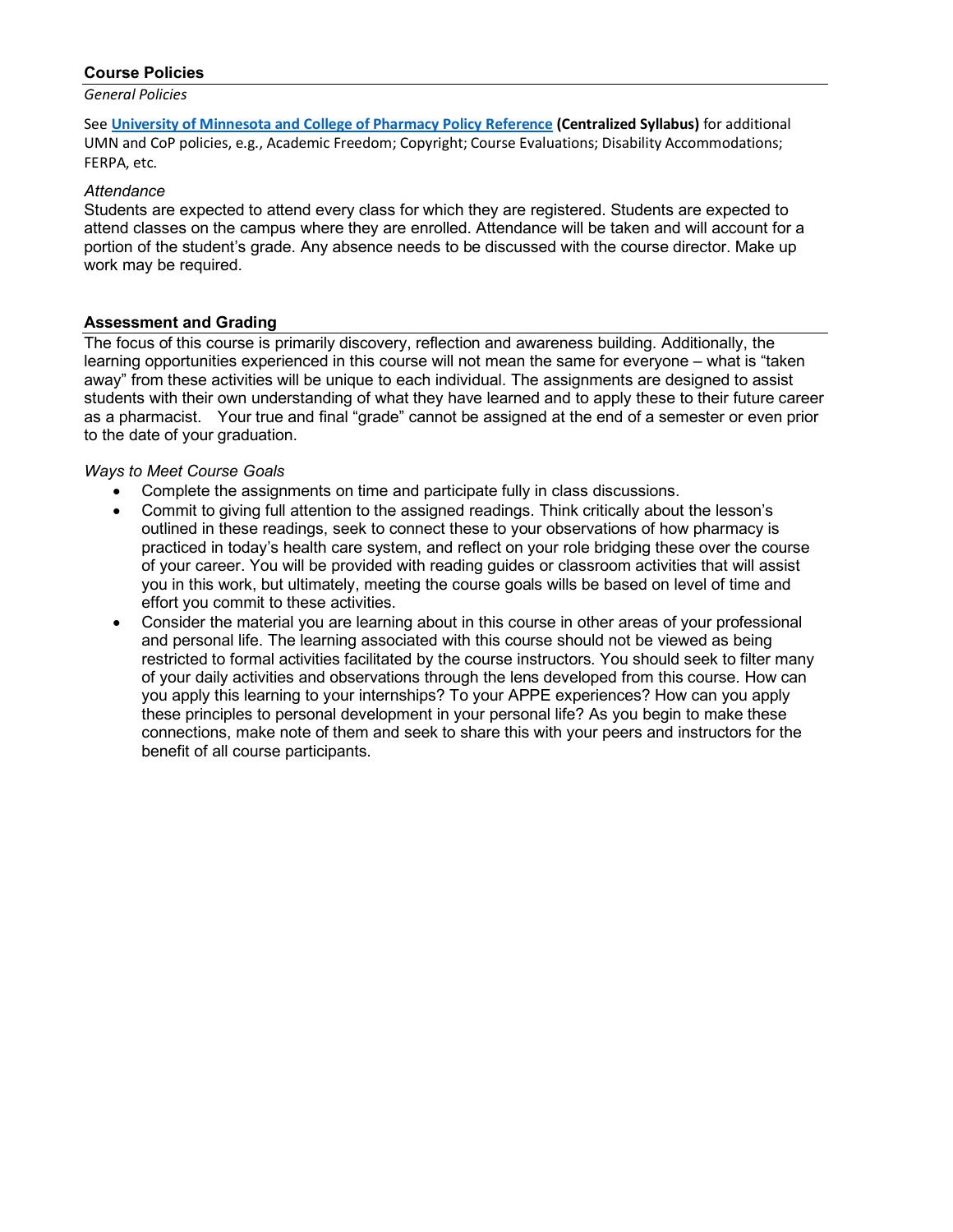# *Assignment Descriptions*

### Leadership History:

In previous sessions focused on leadership development, we have discussed the characteristics of functional teams and the importance of self-discovery related to leadership. Considering and communicating who we are and why we do what we do can help individuals better understand their leadership motivations and characteristics and builds trust amongst colleagues.

# SLPI Development Plan:

Students will discuss and share thoughts on strengths, values and leadership behaviors. The assignment is designed to get to next question: What do I need to do to further develop? What do you need to do to not to be successful in your roles, but also to be successful at future endeavors? Students List 3 ways that they will seek and engage to further strengthen their abilities. Indicating why or how it will strengthen the skill and how they plan to use what they have learned to accomplish your project/goal.

# Leadership and Self-Deception Assignment

Students will read the book "Leadership and Self-Deception" and use this as a platform to identify the key characteristics of self-deception and ways to manage this within leadership roles. Active participation will allow participates to articulate complementary strengths to creating powerful partnerships.

# 5 Voices Assessment

This series of activities is designed to introduce you to the five unique leadership "voices" that have been described to define the dominant communication style used by individuals. This will include a selfassessment designed to assist you in identifying your primary leadership voice. The pre-session work will also include completion of a series of questions based on awareness of your leadership voice.

#### Leadership Vision

This post-assignment is designed to create a leadership vision that can be used in personal and professional settings. The point of the exercise is to become clear about a vision that is currently of importance. This includes a process in order to clarify the vision in simple terms, being clear about what the future will become.

#### Leadership Development Self-Assessment

The Leadership Development Self-Assessment assignment is broken into three (3) parts: 1) intention, 2) analyzing your personal development, and 3) reflection. Each of these parts will be completed at different times, however they are due to the faculty at the same time. The goal of this activity is to synthesize the materials of the Foundations of Leadership course into the student's own development. We discussed topics such as practices of leadership, partnerships, conflict and crucial conversations, dialogue, decision making, change management, creating a vision and other methods. Students will focus and articulate on those elements that have been most useful, including ways to incorporate in the future.

#### Leadership Storytelling

During this assignment, you will develop a personal story focused on leadership using the "Challenge/Choice/Outcome" framework. This will build on storytelling experiences occurring earlier this the semester. This work will continue beyond a personal story to develop greater influence by moving beyond "the story of self" to also integrate the "story of us" and the "story of now." This threecomponent framework is referred to a Public Narrative. Students will develop and present a full sequence of stories to complete the public narrative arc.